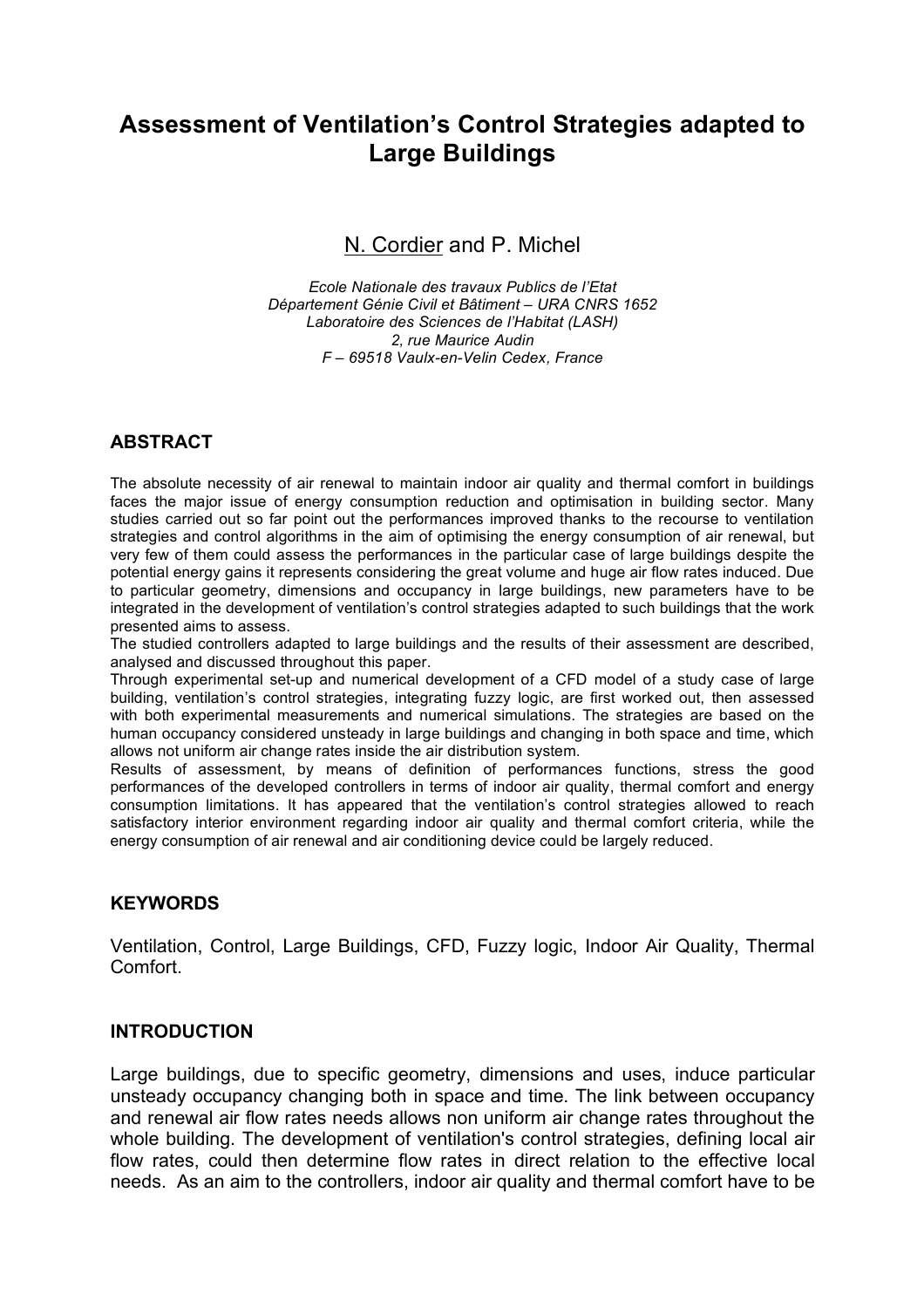reached with the lowest energy consumption. Regarding the highly intermittent and localized activities, large buildings could offer high potential gains on energy consumptions by means of local control ventilation strategies (Barbat, 2000).

Considering the issue of developing such strategies, both pollutant dispersal and heat transfer models, based on CFD codes have been developed in Science Buildings Laboratory (LASH) in Lyon and used for testing of established control ventilation strategies by means of performances functions.

## **EXPERIMENTAL AND NUMERICAL SET-UP**

A premise of the Science Buildings Laboratory (LASH) was used for the setting of the experimental device. It presents all the geometrical characteristics of a large building as well as a complete ventilation, warming/cooling system with an air distribution network perfectly adapted to field testing.

A global heat transfer and pollutant dispersal model of the experimental premise has been developed, using commercial CFD code Fluent®, to perform numerical testing of the ventilation control strategies. The model can provide air flow rates,  $CO<sub>2</sub>$ concentrations and air temperature inside the all premise such as shown below (Figures 1 & 2).



Figure 1 : Visualization of  $CO<sub>2</sub>$  dispersal simulations



Figure 2 : Visualization of temperature distribution simulations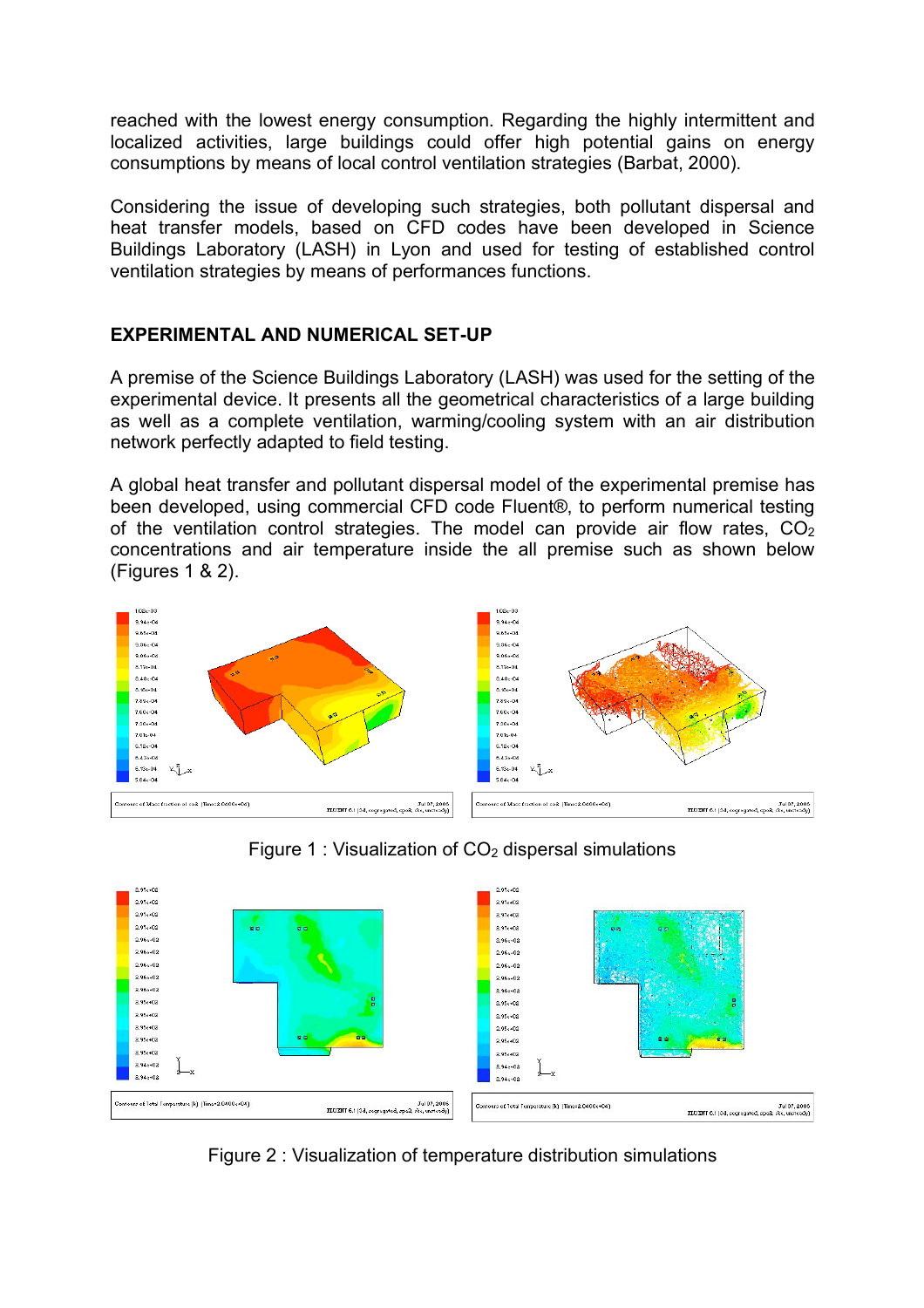## **VENTILATION CONTROL STRATEGIES AND PERFORMANCES FUNCTIONS**

#### **Strategies definition's principles**

Ventilation control strategies presented below define a global air renewal flow rate equal for each strategy. A local air flow rate is then calculated depending on the occupancy and the strategy considered. Practically, local air flow rate is obtained thanks to VAV and diffusers at the end of the air distribution network.

The occupancy is calculated by means of a geometrical decomposition of the experimental premise. Five areas are defined corresponding to one diffuser and VAV associated as presented on next figure (Figure 3).



Figure 3: Geometrical decomposition of the experimental premise.

The global air flow rate is defined by taking into account two values of  $CO<sub>2</sub>$ concentration's consign of 800 ppm and 1000 ppm. The recommendations, given by AIVC's guide (Liddament, 1996), offer for each consign the corresponding global air renewal of 10 and 7,5  $1 \text{ s}^{-1}$  person<sup>-1</sup>.

The local air flow rate is calculated depending on the strategy by means of fuzzy logic. Four main strategies are studied forward. The first one, considered as a reference, does not take into account the local occupancy and define the same air flow for each of the five areas described above. Second one consisted in blowing and extracting air in the only occupied areas. Third one blows new air in occupied areas, depending on fraction of local occupancy compared to global occupancy, and extracts vicious air in unoccupied areas. Fourth one blows new air in unoccupied areas and extracts vicious air in occupied areas, depending on fraction of local occupancy compared to global occupancy.

#### **Performances functions development**

Two kinds of performances functions have been developed to assess ventilation control strategies depending on the issue of assessment. The First one would take care of indoor air quality only while the second one would consider global performances.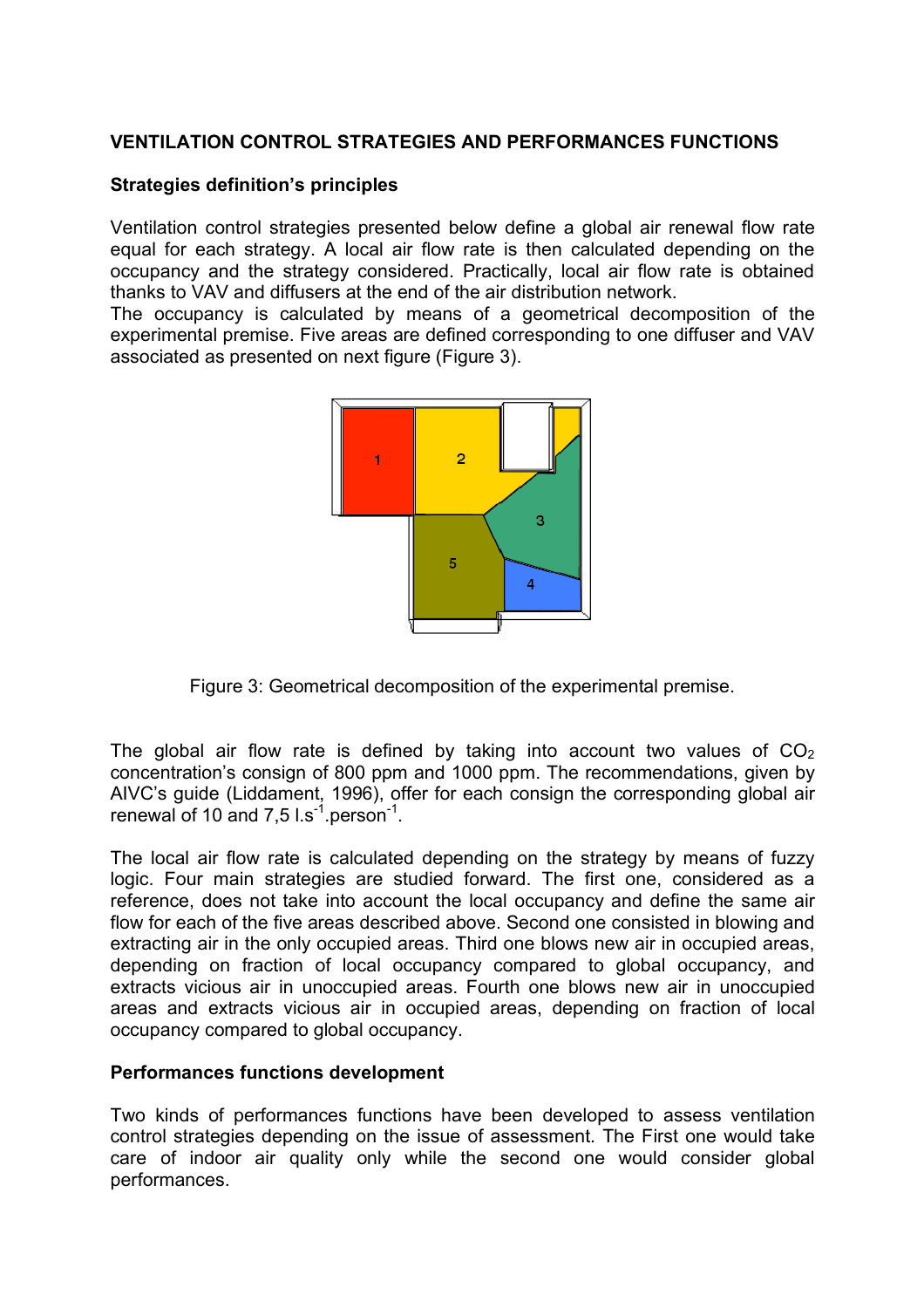The performances function  $F_1$  described below aims to assess control ventilation strategies regarding indoor air quality criteria, based on a relation between  $CO<sub>2</sub>$ concentrations and dissatisfied percentage (Bienfait et al., 1992).

To be more precise in assessment of strategies,  $F_1$  is determined both in the all premise with  $F_{1,GIO}$  and in the only occupied areas  $F_{1,1,0C}$ .

$$
F_{I,GLO} = \frac{\sum_{i=1}^{N} 395 \exp \left(-15,15 \left( \left[ CO_{2}^{int} \right]_{i,GLO} - \left[ CO_{2}^{ext} \right]_{i} \right)^{-0.25} \right)}{N}
$$

$$
F_{I,LOC} = \frac{\sum_{i=1}^{N} 395 \exp \left(-15,15 \left( \left[ CO_{2}^{int} \right]_{i,LOC} - \left[ CO_{2}^{ext} \right]_{i} \right)^{-0.25} \right)}{N}
$$

A second performances function  $F_2$ , described below and based on previous works (El Mankibi, 2003), aims to assess globally the control ventilation strategies thanks to multi criteria considerations. It integrates indoor air quality, thermal comfort, energy consumptions and equipments stability criteria by defining pounds for each.

$$
F_2 = \frac{1}{Ndt} \sum_{i=1}^{N} \Bigl( \alpha_{L4Q} C_{L4Q}^i + \alpha_{Th} C_{Th}^i + \alpha_{Energy} C_{Energy}^i + \alpha_{Stab}^{Ventilators} C_{Stab}^{Ventilators} + \alpha_{Stab}^{Engines} C_{Stab}^{Engines} \Bigr)
$$

Indoor air quality criterion considers the difference between indoor  $CO<sub>2</sub>$  concentration and consign defined and pound associated is calculated determining air renewal needs to reach the consign :

$$
C_{LQ} = \max\{[CO_2] - [CO_2]_{cons} : 0\}
$$

$$
\alpha_{LQ} = \frac{6}{6000} \left(\frac{3600 \text{V}}{C_{cons} - C_{ext}}\right) \left(\frac{C_{kWh}}{3600}\right)
$$

Thermal comfort criterion and pound are defined on the same way by :

$$
C_{\text{Th}} = |T_a - T_{\text{cons}}|
$$
\n
$$
\alpha_{\text{Th}} = \frac{\rho.V.c}{3600.1000} \cos \theta
$$

Energy consumption criterion and pound are calculated by :

$$
C_{Energy} = \sum_{Equipments} P_k
$$
\n
$$
\alpha_{Energy} = \frac{0,103.dt}{3600,1000}
$$

#### Equipements stability criterion and pounds are defined as below:

$$
C_{\text{Stab}}^{\text{Equipment}} = \begin{cases} 1 & \text{if change of state} \\ 0 & \text{if not} \end{cases} \quad \text{state} \quad \alpha_{\text{Stab}}^{\text{Lengthes}} = 1,5.10^{-3} \quad \text{f/operate}
$$
\n
$$
\alpha_{\text{Stab}}^{\text{Pertilators}} = 1,43.10^{-2} \quad \text{f/operate}
$$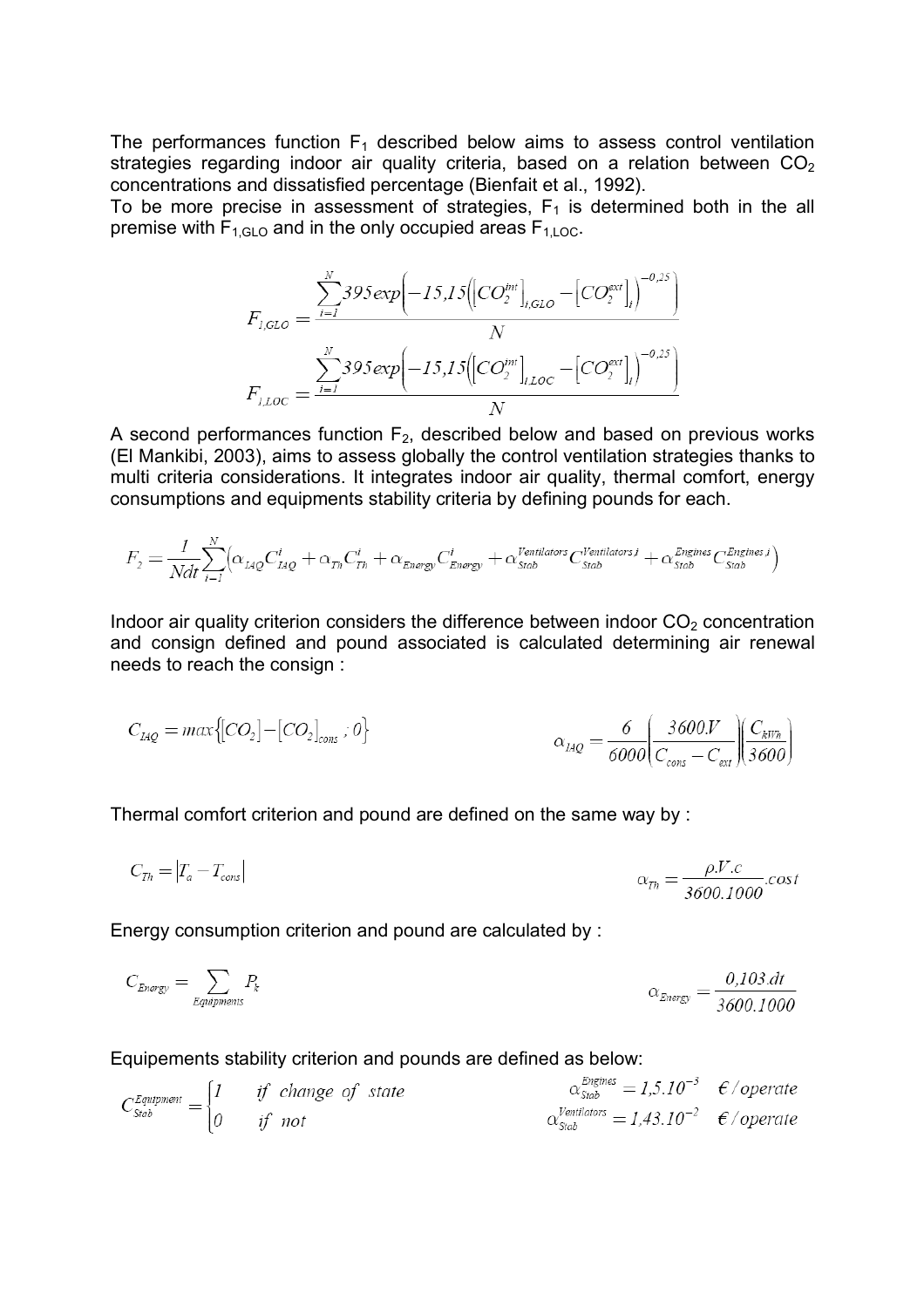## **CFD SIMULATIONS AND STRATEGIES ASSESSMENT**

## **CFD Simulations**

CFD Simulations have been performed in order to assess the developed ventilation's controllers. The simulations have been defined so as to provide a wide panel of limit conditions in terms of meteorological conditions and human occupancy's conditions. As a result, simulations of successively light, heavy, grouped, separated occupancy during summer time and winter time have been used to assess controllers.

As an illustration, next figure (Figure 4) gives a graphical representation of a two days long simulation during summer time with various occupancy for controller n°3. It represents the  $CO<sub>2</sub>$  concentration evolution in each of the five areas and in the global premise.



Figure 4 : CFD Simulation of controller n°3.

### **Controllers assessment and conclusions**

Next table illustrates the result of performances functions  $F_1$  and  $F_2$  for a same simulation during summer time with various occupancy for the four controllers.

| TABLE 1                   |  |  |  |  |  |
|---------------------------|--|--|--|--|--|
| Assessment of controllers |  |  |  |  |  |

|                                           | Controller n°1 | Controller n°2 | Controller n°3 | Controller n°4 |
|-------------------------------------------|----------------|----------------|----------------|----------------|
| $F_{1,\text{GLO}}$ [%]<br>$F_{1,LOC}$ [%] | 10,34<br>11,22 | 13.10<br>12,38 | 12.52<br>11.15 | 9,51<br>11.21  |
| $F_2$ [ $\in$ . s <sup>-1</sup> ]         | $3,79.10^{-5}$ | $4,61.10^{-5}$ | $2,82.10^{-5}$ | $2,77.10^{-5}$ |

Regarding table 1, the performances of the controllers appear to be various from one controller to one another. Table 1 stresses the good performances of controller n°3